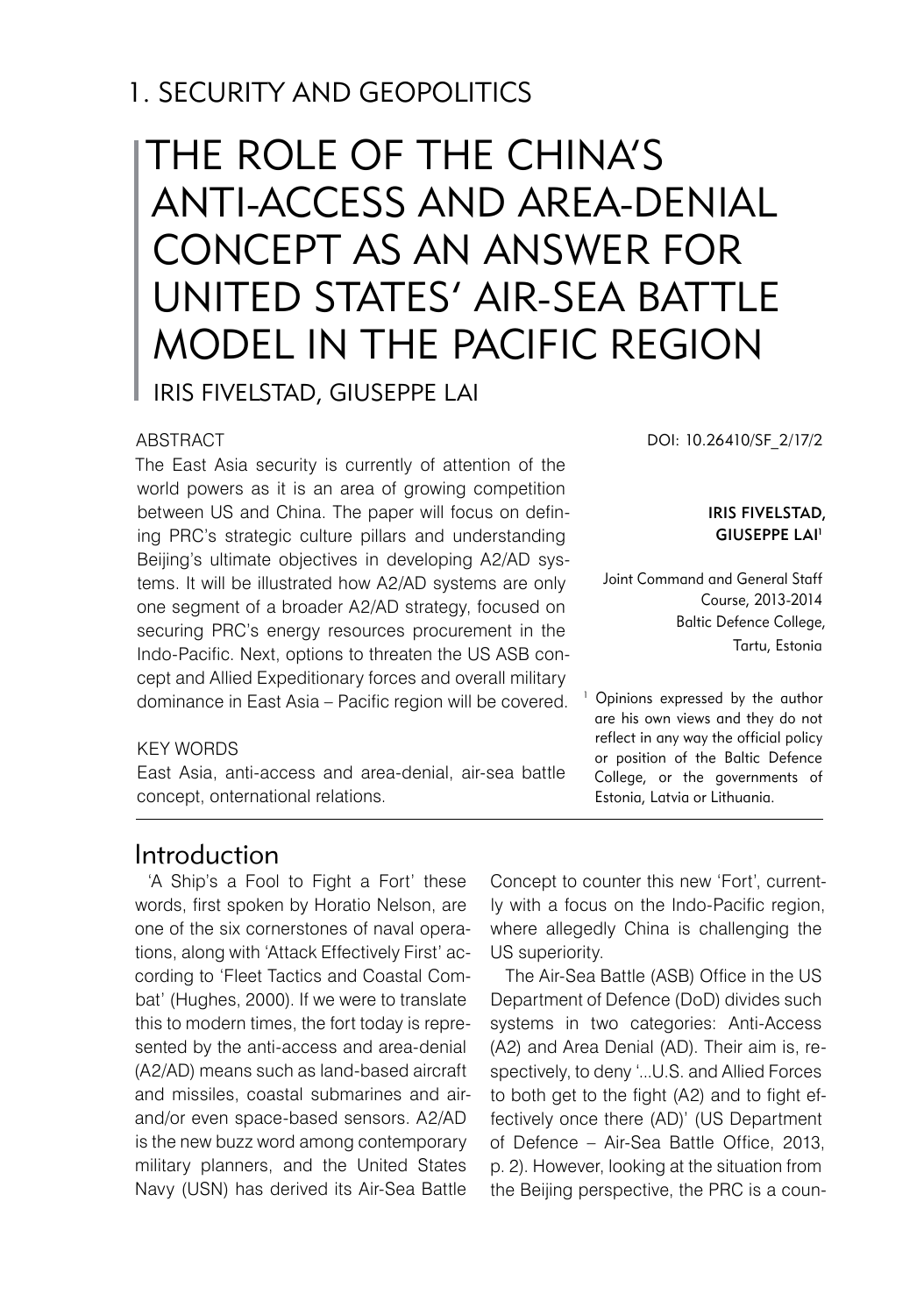20

#### *1.2. SECURITY AND GEOPOLITICS*

try in strong economic expansions, heavily dependent on maritime traffic for energy supply and trade, which seeks to secure its vital interests from any actual or potential influence by other regional competitors (Bitzinger, 2014, p. 1). Actually, the military balance in the Indo-Pacific appears very complex and the US' capability to manoeuvre forces to and within this region is not unchallenged as it was during the last 60 years. In fact, the outcome of a potential confrontation with the PRC in such an environment is unpredictable.

The first part of the essay will focus on defining PRC's strategic culture pillars and understanding which are Beijing's ultimate objectives in developing A2/AD systems. In particular, in order to answer the first question in the topic, it will be illustrated how A2/ AD systems are only one segment – specifically the military tactical one – of a broader A2/AD strategy, focused on securing PRC's energy resources procurement in the Indo-Pacific. According to this framework, it will be argued how A2/AD systems are more defensive than offensive in character.

The second part will argue that the PRC could threaten the US ASB concept and Allied Expeditionary forces based on the dangerous assumption of access and superiority drawn as a post-Cold War conclusion.

Frankly, there is nothing new about any of these concepts. Concerning the A2/AD, Tangredi in his book about the subject, points out how this is not a 'technologydriven post-Cold War phenomenon, but rather a routine element of grand strategy used throughout history by strategically weaker powers to confront stronger powers' (2013). Likewise it could be commented that ASB concept just rephrases the concept of Joint thinking. However, the idea of Capt Hughes, who in his book outlines that technology drives tactics, and tactics drive strategy remains valid. Therefore, Washington should analyse and rephrase its doctrinal concepts as a result of historical experience and new technology. In so far the ASB concept underlines the growing importance of cyberspace and computer networked warfare.

#### Washington versus Beijing: Who is challenging who?

In order to understand the ultimate goal of A2/AD systems in Beijing's overall strategy, it is necessary to look at the Chinese cultural background. With more than 4000 years of history as the East-Asia's protagonist, and a civilization that matches up to the European ones, the PRC represents the direct heir of an ancient empire. Indeed, the Communist experience and Deng Xiaoping's reforms, although still relevant in today's political, economic and social framework of PRC's society, can be considered little segments if compared to the overall Chinese history. According to Johnson, '...traditional culture, communist ideology, and [...] western values' (2009, p. 3) are elements of today's Chinese strategic culture, as well as the unresolved issue over Taiwan sovereignty and an hidden feeling of feud towards Western and Japanese colonial powers for their cruel and exploitative policy applied during the 'century of national humiliation', between 1839 and 1949 (Mearsheimer, 2014). Moreover and contrarily to western culture, so long history is associated to a different Chinese perception of time: extended and past-oriented. In other words, achievement of objectives in the short term is much more a western than a Chinese concept, often driven more by the time constraints of political mandates than from actual needs. Actually, the PRC leadership's strategic decisions (including military programs) should be considered in a broader time and historical context, and much more in the long than in the short period (Riel, 2004).

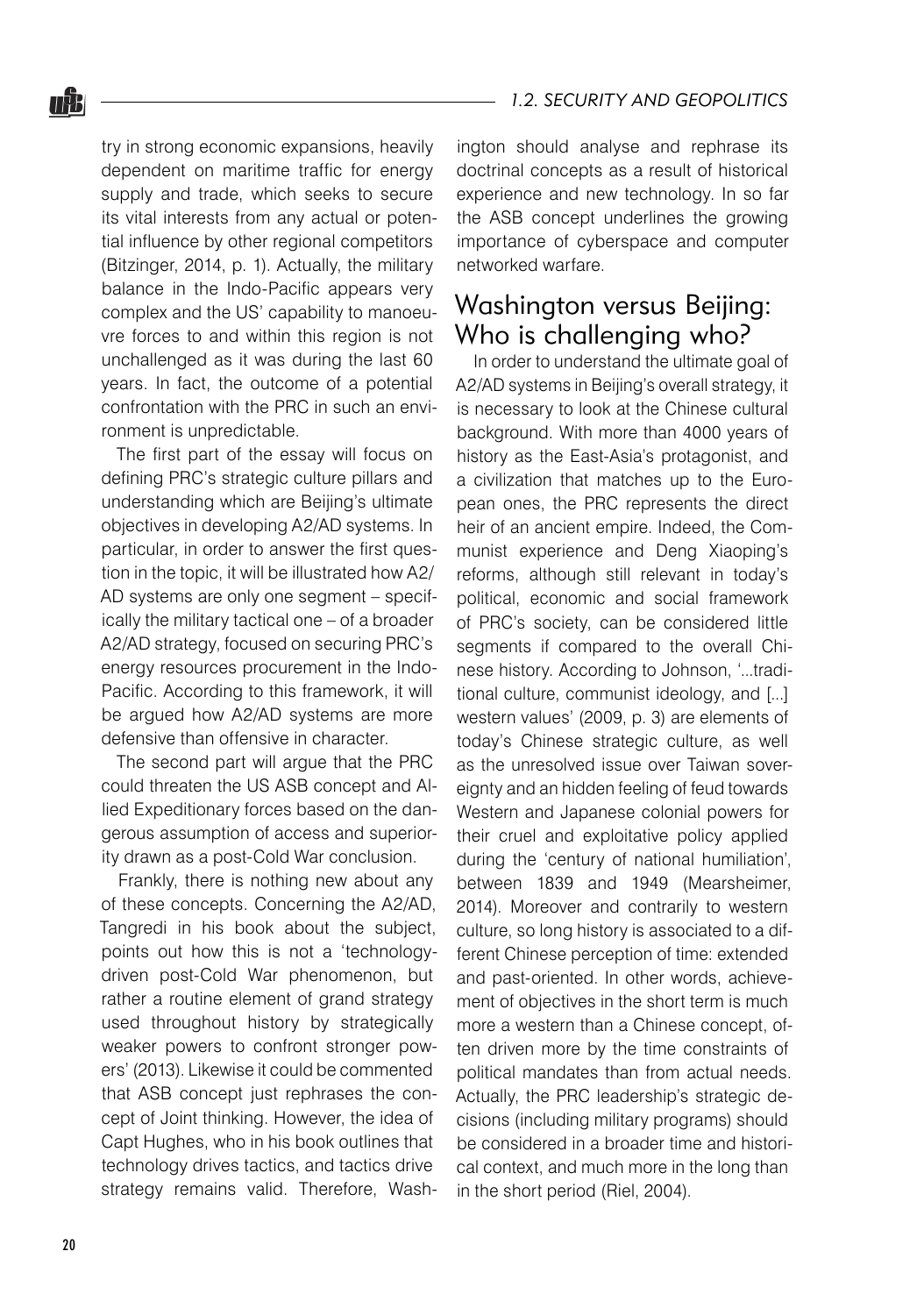As an element of traditional culture, Confucian philosophy shaped Chinese thinking for ages. Confucianism pursues harmony instead of clashes and looks at physical confrontation with the enemy only as a last option (Qi, 2004, p. 53). That does not necessarily mean that the PRC is not ready for war actions – also preventive – when state integrity is at stake. Beijing's intervention in the Korea conflict in 1951-53, and the Sino-India (1962), Sino-Soviet Union (1969) and Sino-Vietnamese (1979) wars are examples of the PRC's commitment to defend territorial homeland integrity (Johnson, 2009, p. 12). However, state survival is not only a matter of territorial integrity. Energy resource security is another pillar of the PRC internal stability, as it underpins economic growth and, consequently, political and social stability. In fact, any interruption in energy flow from the Arabic Gulf will put at stake not only the PRC's economy, but also its society and its political leadership (Medcalf, 2013 p. 63) (Rehman, 2011, p. 7).

In order to secure its access to energy resources, the PRC pursues two main strategies. The first, called the 'String of Pearls Strategy' (figure 1 in annex), is aimed at securing the flow of energy from the Persian Gulf to the PRC's sea ports. During the last two decades Beijing pursued a farsighted policy of bilateral economic agreements with countries along the route to the Persian Gulf, aimed at establishing strong relationships, with Burma and Pakistan, in particular, and built up commercial outposts on strategic positions (the 'pearls') along the coast (Rogers, 2009, pp. 15, 16). The second strategy, far more challenging for the PRC and major source of worries for the neighbouring countries on the Pacific side, aims to secure a strategic defence perimeter within the 'First Island Chain' (a line that connect the Japanese archipelago, Taiwan, the Philippines and the Malacca Strait – figure 2 in annex).

'In the 1960s and 1970s, Mao Zedong, fearing attack from both the U.S. and the Soviet Union, concentrated economic development well-inland. Mao sought to protect China's "third-line" of industry from attack by interposing China's physical space between it and likely attackers. [...] Deng Xiaoping, reversed much of this policy when he inaugurated the period of Reform and Opening in 1978. Thanks to Deng's policies, China's economic centre of gravity has shifted to its coast, where foreign and domestic investment has been most heavily weighted' (Cheng, 2013, p. 1).

As a consequence, today the vital core of the PRC's economic power is exposed on the sea side and lacks strategic depth for its defence. Thus, Beijing is pursuing a military development and is actively engaging neighbouring countries in claiming its sovereignty on the Paracels and Spratly Archipelagos in the South China Sea and the Senkaku/Diaoyu Islands in the East China Sea. Ultimately, the PRC's strategic objective is to enlarge its defencing perimeter and build up a sufficient military deterrence to avoid challenges to the core of its economic production. The sovereignty claims over Taiwan can be considered as a part of this strategy as well, although much more challenging for Beijing due to the strong defences on the island and the military support provided to Taipei by the US. Beijing, coherently with its cultural long term approach, is pursuing this strategic objective by '...the slow accumulation of small actions, none of which is a casus belli, but which add up over time to a major strategic change' (Haddick, 2012), a behaviour defined by scholars as 'salami slicing' (Baruah, 2014).

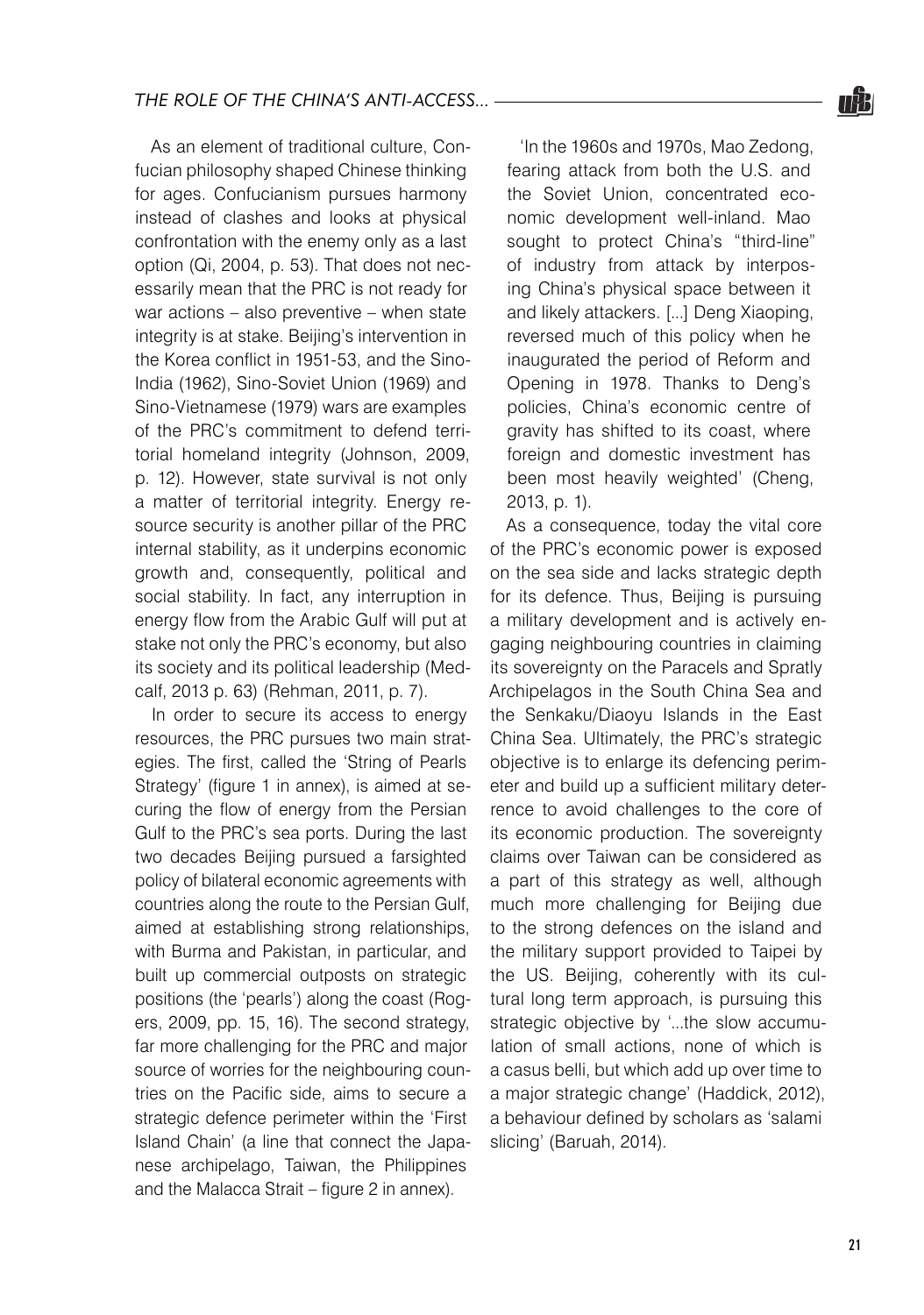As the main focus of this paper is on the PRC's A2/AD systems' efficacy towards the US' forces, the analysis will concentrate on those two main players. Nevertheless, it is remarkable that Beijing aims to influence the power equilibrium in a critical area where also other competitor countries operate. In fact, not only the U.S., but also India, Japan, South Korea, Singapore and Australia are important geopolitical players with relevant interests in the region. Moreover, all the countries in the Indocin peninsula, the Philippines and Indonesia play a significant role in the equilibrium due to their strategic position on the PRC's road to energy resources (Medcalf, 2013, p. 61).

Beijing's critical goals of ensuring energy supply for its economy and securing its territorial integrity clash with the robust US military presence in the region. Over the last 6o years, Washington has consolidated positions on key territories along the 'First' and the 'Second Island Chains' in the Pacific, with the purpose to contain communist ideology during the Cold War. As a matter of fact, the same network of military bases is now constraining the PRC's, subordinating its freedom of movement to another power's will (Scott, 2012, pp. 617-619). Therefore, Beijing has concentrated its

'[...] A2/AD efforts [...] on countering both American land and sea-based airpower, including not only aircraft carriers, but cruise missiles and long-range bombers. To this end, Chinese strategy has strategic, operational and tactical dimensions' (Cheng, 2013, p. 1).

Specifically, at the strategic level, this strategy aims to erode US' power in the region through '...legal, public opinion and psychological warfare' means (Cheng, 2013, p. 2). In other words, the PRC aims to create a political environment among the countries in the region to support Beijing's security policy and, in parallel, illegitimate

the US' actions that attempt to frustrate it. At the operational level the focus shift to the information domain, considered the key element of victory on the battlefield for the US and its Allies during the most recent conflicts in Iraq (2003) and Libya (2011). In particular, Cyber Warfare capabilities are seen as a main tool to challenge the enemy in the information domain. Finally, the tactical dimension of this competition is represented by the development of A2 (attack submarines, anti-ship ballistic missiles, strike aircrafts and anti-satellite missiles) and AD (missile surface units, sea mines and air defense systems), aimed at physically denying US forces to approach and operate in the eastern-Pacific in case of conflict. Although there are distinct definitions for A2 and AD, the same system could be hypothetically employed both as A2 or AD tool.

Regarding the PRC's carrier-vessel program, although it indicates Beijing's will to expand its influence in the Indo-Pacific beyond the 'First Island Chain', it will not be addressed in this paper, as the carriervessel is in nature more a mean of power/ capability projection and expeditionary capability than part of A2/AD. However, the project is still worth mentioning in an A2/AD strategic perspective, as the carrier-vessel could be a credible naval diplomacy mean, which can contribute to shape the political environment of neighbouring countries in the region (Erickson, et al., 2012, p. 43).

Seen in its strategic, operational and tactical dimensions, A2/AD strategy is much more than a 'shopping list' of weapons systems. Actually, it is a broader strategy to defend the PRC's national interest to develop the country's economy. Nevertheless, the US' worries are also understandable. In fact, both the US and PRC basically mistrusting each other, both the contenders face a 'security dilemma' and consider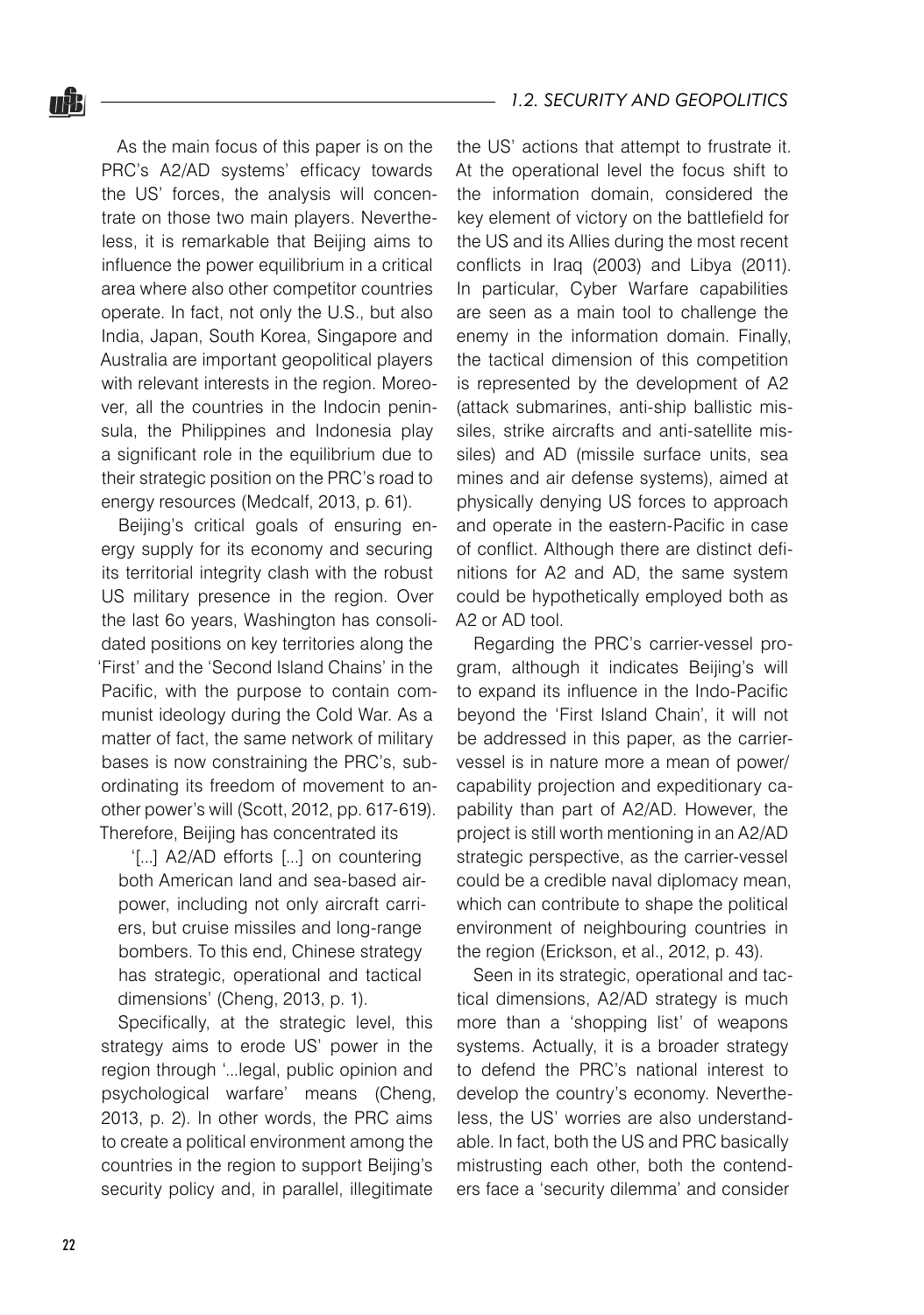their posture as defensive, whereas the counterpart is seen as an offensive threat to their security (Mearsheimer, 2014). Actually, depending from which point of view the situation is considered, it is very difficult to univocally define who is the challenger and who is the challenged.

One can argue from the Chinese perspective that the current procurement programme is merely means to defend PRC's 'Near Seas' or their 'fort' within the 'First Island Chain' with an extended reach to protect interests within also the 'Second Island Chain'. Especially as Beijing is 'pursuing what is arguably the world's most missilecentric approach to warfare today' (Erickson, et al., 2012). China remains dependant on its sea lines of communications for its growing demand for energy and raw materials. The emerging fort has certain similarities with the Cold War Soviet defence of the access to Murmansk starting with the barrier at the Greenland, Iceland, UK (GIUK) gap, a layered defence called 'the Bastion'. Looking through the American lens, it would be natural to argue that USA wants to keep the status quo as the major peace keeper in the Indo-Pacific region, deterring any rising power from challenging American interests or threatening its allies.

The question one must ask is: Will the PRC become/stay a responsible stakeholder as its power, military and economic, increases? Moreover

[...]'China has every sovereign right to invest its newfound wealth in an aircraft carrier or even several. The strategically significant questions concern not the number and capabilities of these ships but how they will be employed (Erickson, et al., 2012)'

and that still remains to be proven, and is equally true for other systems the PRC might procure or develop.

However, a defensive character is not enough to qualify Beijing's policy as submissive. Actually, the PRC has plenty of means in the economic and political domains to shape the Indo-Pacific equilibrium and it is ready to undertake all options – military ones included – to achieve its objectives, especially if national interest is at stake (Mearsheimer, 2014). As a matter of fact, the PRC

'[...] is as much or more an active political and economic challenger – seeking to raise myriad barriers to U.S. influence – as it is a military competitor. [...] When adversaries effectively combine political, economic, and informational tools with important military capabilities, the access challenge becomes more acute and potent' (Freier, 2012)

Another important question to discuss is whether the current assumption of access and superiority of the USN and its allies is over estimated. Sam J. Tangredi warns against 'Post-Cold War assumption of Access' (Tangredi, 2013, p. 65). Though mentioning the assumption of 'oceanic sanctuary', Tangredi is basically concerned with US dependency on satellite-based communications and sensors, high-bandwidth connectivity and computer networks, pointing out that the ideal A2 strategy would be to let the superior power believe that it still can achieve access in order to impose the 'shock and awe' effect once hostilities start. Moreover the USN carrier-centric system is vulnerable to missiles and submarines similar as described in the paragraph 'Strategic Drawbacks' for the Chinese carriers (Dobbins, 2012)

## Is the ASB Concept the right answer?

Since the end of World War Two, the Pacific became an 'US lake', as the North American superpower extended its control until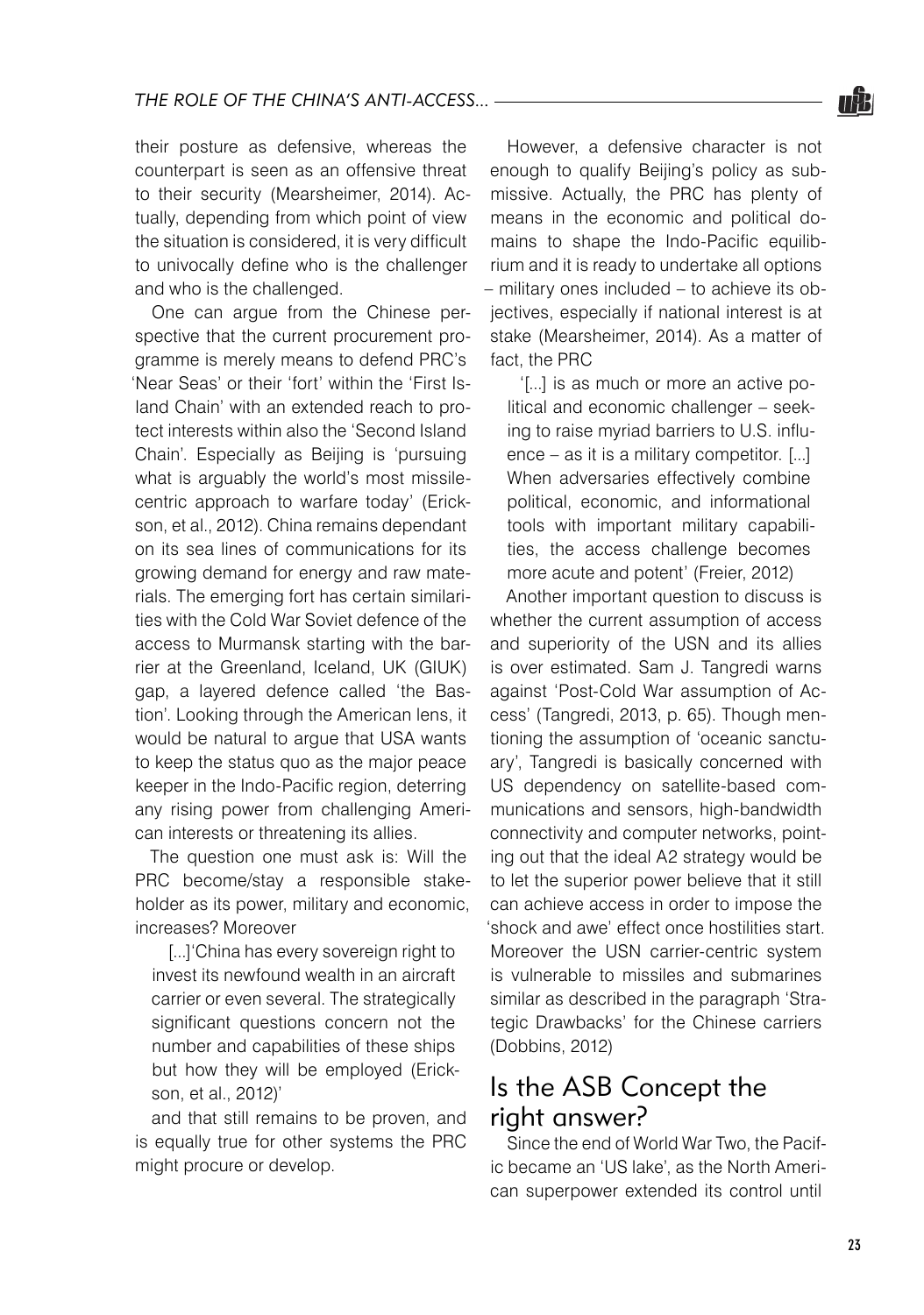the shores of Asia. The US underpinned its hegemony by the forward basing of military forces and power projection capabilities along strategic outposts (figure 3 in annex) and consolidating strong alliances with Japan and South Korea in the north and with Australia in the south. As previously stated, this 'barrier' was specifically aimed to contain Communism in Asia, and allowed the US to freely intervene from the sea side in the Korea and Vietnam conflicts during the Cold War (Rogers, 2009, p. 10).

The US' hegemony in this part of the globe has been reaffirmed over the years. However, the PRC's military rise is now challenging that leadership. In particular, Beijing's development of A2/AD systems is seen as a potential limit to the US and its allies' expeditionary capability. In this perspective, the US' pivot to the Pacific, announced by President Obama in 2011, is an indicator of the perception to be challenged. The development of the ASB concept represents a way to deal with the A2/ AD systems and to develop countermeasures. Specifically, ASB '...calls for "interoperable air and naval forces that can execute networked, integrated attacks-in-depth to disrupt, destroy, and defeat enemy antiaccess area denial capabilities' (NIA/D3) (Etzioni, 2013). As stated by the DoD's ASB Office, the idea behind ASB derives from the Air-Land Battle concept developed in 1970 during Cold War, aimed to counter a possible Soviet land aggression in Europe through deep attacks by air on the enemy rear echelons. ASB expanded the concept to attack in depth, encompassing all the five warfare domains (Air, Land, Maritime, Cyber and Space), and providing protection for their own rear forces (US Department of Defence – Air-Sea Battle Office, 2013, p. 1).

The specific data about US' capabilities and tactics to counter A2/AD threats are not available as they are classified. Nevertheless, the document 'ASB. Service Collaboration to address A2 & AD challenges' by DoD provides sufficient details about ASB concept philosophy. The figure 4 in annex describes the employment of forces, the line of operations, and the objectives to achieve. Specifically, the focus is on cross-domain information sharing, integration of the existing military capabilities and exploitation of US' power projection superiority to carry on attack-in-depth on enemy A2/AD systems. The desired end state (freedom of movement and manoeuvre) is then achieved by the multiple and parallel disruption of enemy C4ISR (Command, Control, Communications, Computers, Intelligence, Surveillance and Reconnaissance) networks, destruction of enemy capabilities and defeat of enemy employed weapons. (US Department of Defence – Air-Sea Battle Office, 2013, p. 4).

The ASB approach to the problem is very straightforward and its success is based on the assumption that the US can enjoy a sufficient technological gap, a sharp superiority in the air, cyber and space domains, and a privileged situation in the basing of assets (either at sea and ashore) vis-ŕ-vis every potential challenger. Nevertheless, it will be argued how the ASB concept presents several critical limitations and can be challenged by the PRC's A2/AD systems.

Firstly, the US-PRC technology gap is still consistent, although constantly decreasing. The Yuan Class submarines, the Luyang II Class destroyers and the J-11 jet-fighters are technologically inferior vis-ŕ-vis US' Seawolf Class submarines, Arleigh Burke Class destroyers and F-22 jet-fighters. Nevertheless, those assets can represent a credible and effective A2/AD tool if jointly employed in littoral waters (within 100 nautical miles range from the homeland) and in synergy with ballistic and cruise shore-based

nŜ.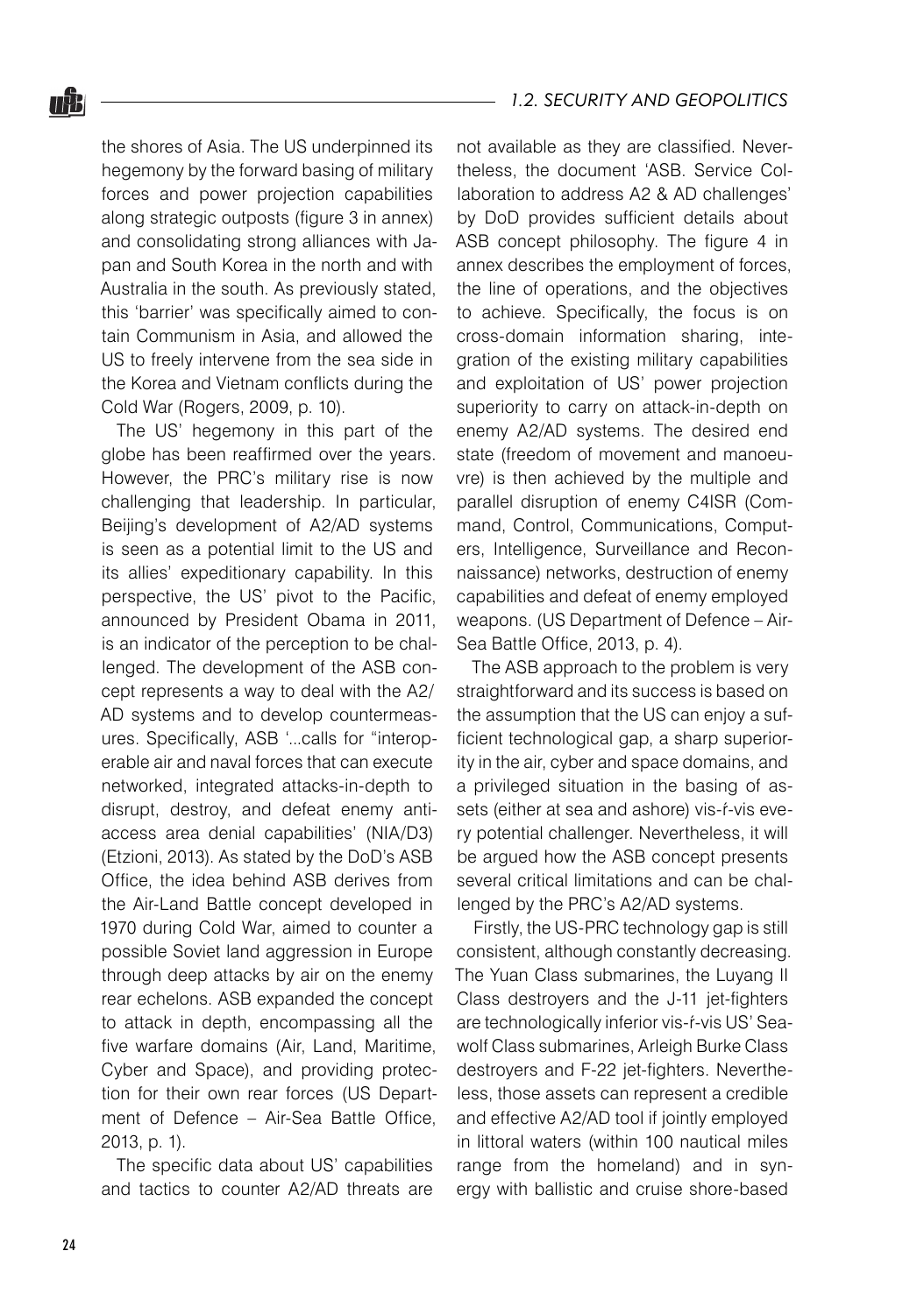missiles and modern sea-mining capabilities. Moreover, in the specific sector of anti-ship ballistic missile systems, like the DF-21D, the PRC's expertise is at the cutting-edge of technology and, as USN CAPT Hendrix argues, can credibly challenge the US carrier strike groups (CSG) operating within its 1000 nautical miles radius (2013, p. 8). Ultimately, a confrontation in the littoral waters is likely to drive to a situation of 'mutually assured denial' (Rogers, 2014).

Secondly, if air superiority can be assumed to be solidly in the US's grasp, space and cyber domains are much more contested. After Russia and the US, the PRC is the third nation to have acquired the capability to operate manned spacecraft (Qi, 2004, p. 63). Moreover, the PRC technology in anti-satellite missile systems showed consistent credibility shooting down an inoperative satellite in 2007 (Krepinevich, 2010, p. 15). In the cyber domain the competition between Washington and Beijing is even more equilibrate: as a matter of fact, a potential cyber-war with Beijing will be played almost on an even footing. Power projection is a joint capability enormously reliant on C4ISR and the US has always enjoyed the advantage to fully exploit cyber and space domains. Nevertheless, in case of a confrontation with the PRC, the US' C4ISR capabilities will be limited, along with its power projection (Dobbins, 2012, p. 15).

Finally, Washington can boast a remarkable advantage vis-ŕ-vis Beijing regarding the forward basing and alliances network in the Indo-Pacific. In fact, the US has plenty of forward bases that can sustain expeditionary operations in the Asian continent (Tangredi, 2013, p. 177). Moreover, a solid system of alliances and cooperation initiatives in the region – where Japan, South Korea and Australia are the main pillars – and the support of France and the UK, enhance the US' advantage over the

PRC (Scott, 2012, p. 623). In short, if a concentration of AD/A2 capabilities within the 'First Island Chain' gives the PRC a chance to challenge the US' mobility, Washington still enjoys a big advantage outside it. Nevertheless, the solidity of the alliance's system is the prerequisite for success and, although no contrast is emerging, any change of orientation towards PRC – also if related to an isolate nation – can overturn the equilibrium. Moreover, as stated in the first section, the PRC is aiming to erode the US' consensus in the region as a strategic objective of its broader A2/AD strategy.

Nonetheless, only a real conflict situation will be able to validate the PRC's A2/AD efficacy. Moreover, in case of conflict in the PRC's littoral waters (a crisis in the contended waters of South China Sea or in the Taiwan Strait are possible scenarios), the US and Allied forces would not have the unchallenged freedom of movement they enjoyed in the past, like during the Taiwan Strait crisis in 1996. Although still far away from the US' standards in terms of expeditionary and power projection capabilities, the development achieved in specific sectors as anti-satellite and anti-ship ballistic missile systems, mine and cyber warfare, enables the PRC's forces to credibly exercise A2/AD capabilities in Chinese littoral waters and deny the US' maneuver options. Moreover, future technological developments could further extend the A2/AD capabilities' range. Specifically, anti-ship missile systems with extended range, speed and precision derived from new technologies (scramjet, ballistic and satellite guided) can actually overcome the stand-off advantage of US CSGs operating between the First and the Second Island Chain (Kemburi, 2014, p. 2). As a result,

'Should the entire system work as planned, it could force the U.S. Navy's surface elements to operate much

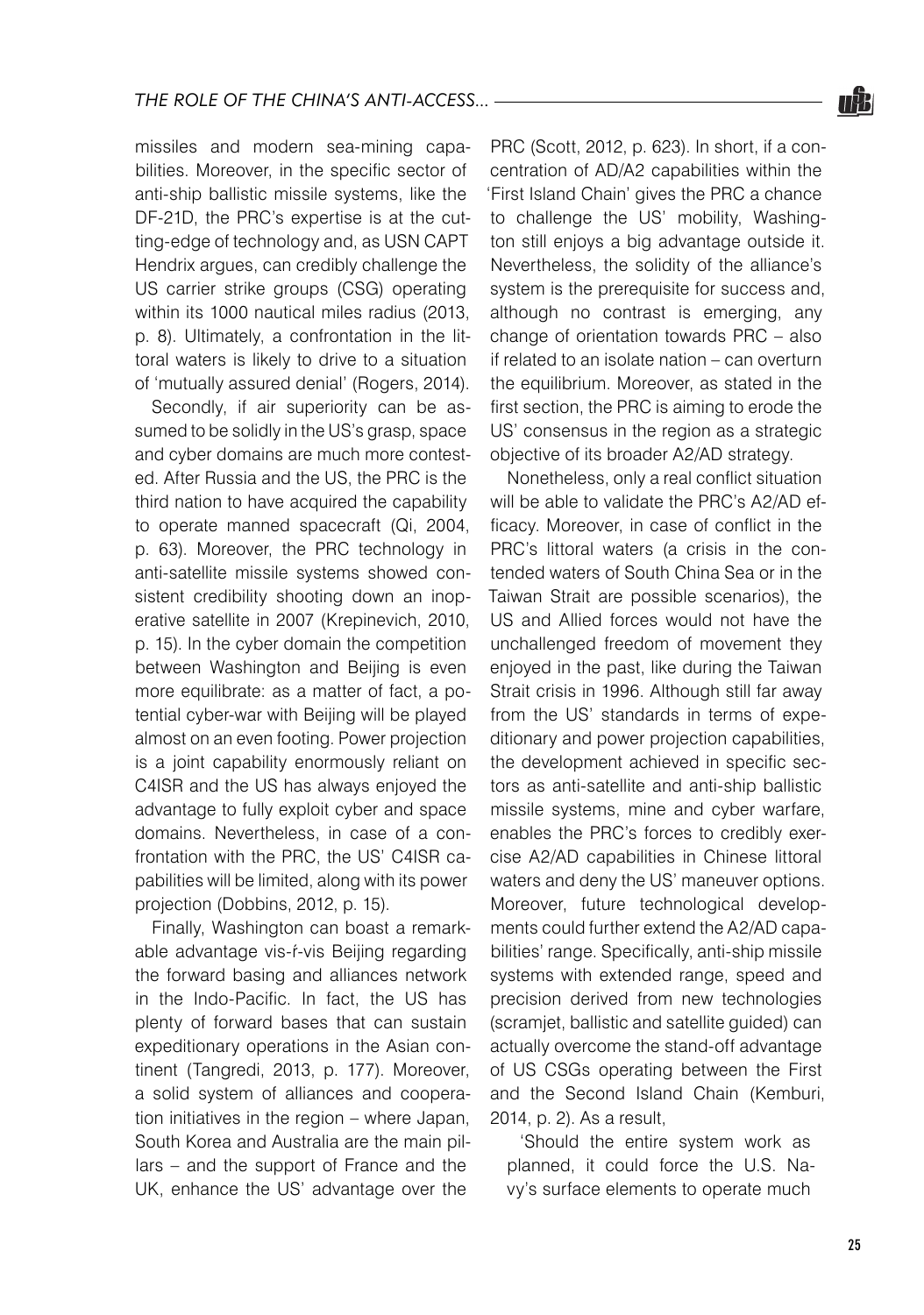farther from the Chinese coast than previous naval concepts of operation would have envisioned, or it could force the Navy to operate as currently planned but at much greater risk' (Gordon IV, et al., 2013 p. 34).

## Were the wrong conclusions drawn after the Cold War leading to a dangerous assumption of access and superiority?

Hughes offers an interesting discussion of this subject in his paragraph 'Three Tactical Legacies of Strategic Warfare Thinking' under the chapter 'Evolution of Tactics in the Age of Missile Warfare' (Hughes, 2000) and arrives at the conclusion that 'At present the ocean sanctuary to which the American navy has become accustomed seems insecure'. He then goes on to sum up the chapter in the following way: 'Coastal regions will be where operations will take place. In fact, littoral waters may be usefully defined as where the clutter of friendly, enemy, and neutral coastal trade, fishing boats, oil rigs, small islands, dense air traffic, large commercial ships, and an intricate tangle of electronic emissions all create a confusing environment in which stealthy attack can come suddenly and almost without warning. Fleet actions in the missile age have been fought in coastal waters, but not by the U.S. Navy' (Hughes, 2000, p. 167). His book offers quite detailed accounts of salvo sizes and damage calculations which might scare the average reader as being to detailed, but the important lesson to take away is this: 'it will not take a high-technology coastal defence to inflict pain and suffering on a high-technology, blue-water navy' (Hughes, 2000, p. 166). From Fivelstad's own experience with one of the world's most advanced Anti Air Warfare (AAW) systems, the AEGIS system installed on the Norwegian multirole Nansen cl frigates it might be added that: however advanced the system is, it can only handle so many targets as you have AAW missiles or munitions in your launchers. You can always be saturated by swarms of 'stupid' rockets or grenades.

In his report 'The Third Battle: Innovation in the U.S. Navy's Silent Cold War Struggle with Soviet Submarines', Owen Cote, with great insight, offers a very detailed and accurate unclassified version of how the submarines evolved from surface vessels which could dive to true submarines which may surface, and the technological race for acoustic parity between the two major players during the Cold War: the USA and the Soviet Union. He very much raises the right points and reaches the right conclusion: the Anti-Submarine Warfare (ASW) situation remains troublesome. Especially his analysis of the present ASW situation which he refers to as the 'Fourth Battle' seems to be very much in line with Fivelstad's recent experiences and worries as an ASW specialist in the Royal Norwegian Navy: the conventional submarines are becoming increasingly sophisticated in every aspect; sensors, weaponry and ability to remain undetected. In fact they should no longer be referred to as 'Coastal' due to their prolonged reach. In writers' combined experience the greatest technology development we have seen recently is the enhanced processing capabilities of the computers. Sonar (and radar) technology remains much the same, we have also achieved enhanced power output since the dawn of these technologies, but the major recent advancement lies in the data processing capacity. However, the reality is still that the three basic naval warfare areas demand highly educated and well trained and dedicated crews.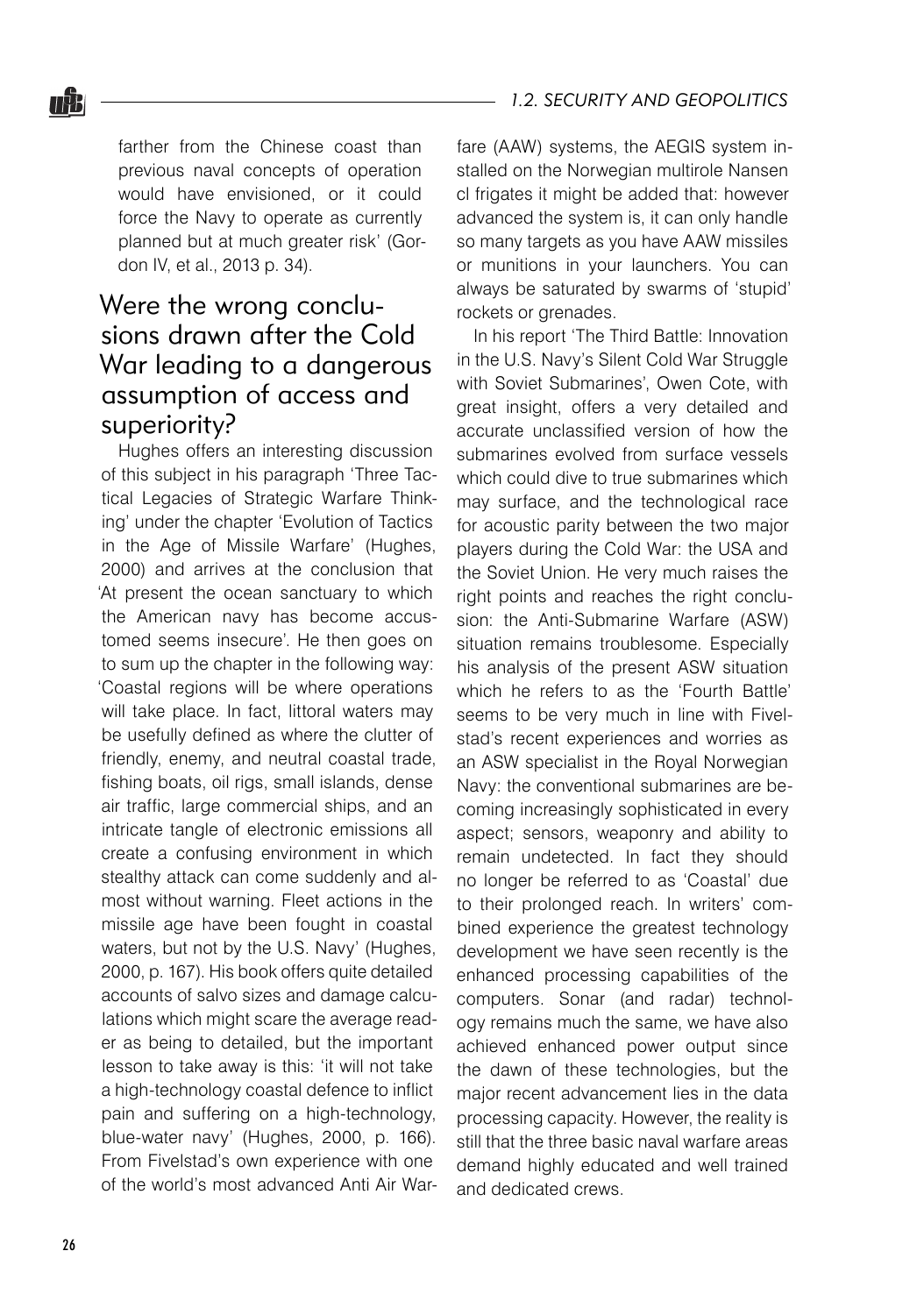Even more important: it can be argued that the emergence of the evolved conventional submarine combined with today's missile technology, range and possibilities for over the horizon targeting (OTHT), challenges the current understanding of Sea Control, and what seems to be both Tangredi's and Hughes' agreed understanding: the USN nuclear powered attack submarine's position as the 'ultimate sea control weapon'. In a recent interview the first commanding officer of the newly christened first of class DDG 1000, USS Zumwalt, Captain James Kirk was asked the following question: 'in terms of sea control, do you view yourself of more of a Mahanian or Corbettian? In other words is it sea supremacy everywhere all the time, or sea control when and where you need it?' (Kirk, 2014). Indeed, it is time for all great navies to review the ideas of Mahan and Corbett in lieu of recent technology developments, the effect of recent budgetary setbacks most great navies have suffered, and rather adopt the expressions 'favourable and/or unfavourable Sea Situations'.

The chapter 'Fourth Battle' also offers the important discussion of risk vs time and bluntly states what any Admiral will have a rough time explaining to the Joint Task Force Commander: 'Faced with the possibility or the reality of losses at sea, the Navy will be forced to stop and eliminate that threat before proceeding, and when that threat is submarine-based, its elimination will not be immediate and may take weeks' (Cote, 2003). He then goes on pointing out another very important issue regarding the priority of scarce resources vs missions for the primary submarine hunters: the frigates and destroyers. During the last decades the focus of Washington and its allies has shifted in accordance with the new security environment; from the traditional warfare areas during the Cold War, to the challenges of anti-terrorism and anti-piracy. At the same time battling defence cost savings. Hence the very crucial point: 'the post-Cold War security environment presents some of the operational and technical challenges in ASW that the unanticipated end of the Third Battle allowed the Navy to avoid' (Cote, 2003). He rightly goes on to enhance this challenge by the following observation: 'future adversaries may continue to cede the United States control of the seas, as Iraq did during Desert Shield/Desert Storm, which in turn would allow the U.S. Navy to continue its current de-emphasis on sea control. Alternatively, these adversaries might discover that the best way to blunt American power projection capabilities is at sea, and that the highest leverage sea denial capabilities are provided by modern, undersea warfare weapons, as both the Iranians and the Chinese may have already decided, as suggested by their recent purchases of Russian Kilo-class submarines' (Cote, 2003).

The above referenced analysis of China's procurements and open source documents furthermore supports the urgent need to return to the basics of the naval warfare skills: 'In order to grasp the energy that China is now committing to undersea warfare, consider that during 2002-2004 China's navy launched thirteen submarines while simultaneously undertaking the purchase of submarines from Russia on an unprecedented scale. Indeed, China commissioned thirtyone new submarines between 1995 and 2005. Given this rapid evolution, appraisals of China's capability to field competent and lethal diesel submarines in the littorals have slowly changed from ridicule to grudging respect of late. China's potential for complex technological development is finally being taken seriously abroad' (Erickson, et al., 2012).

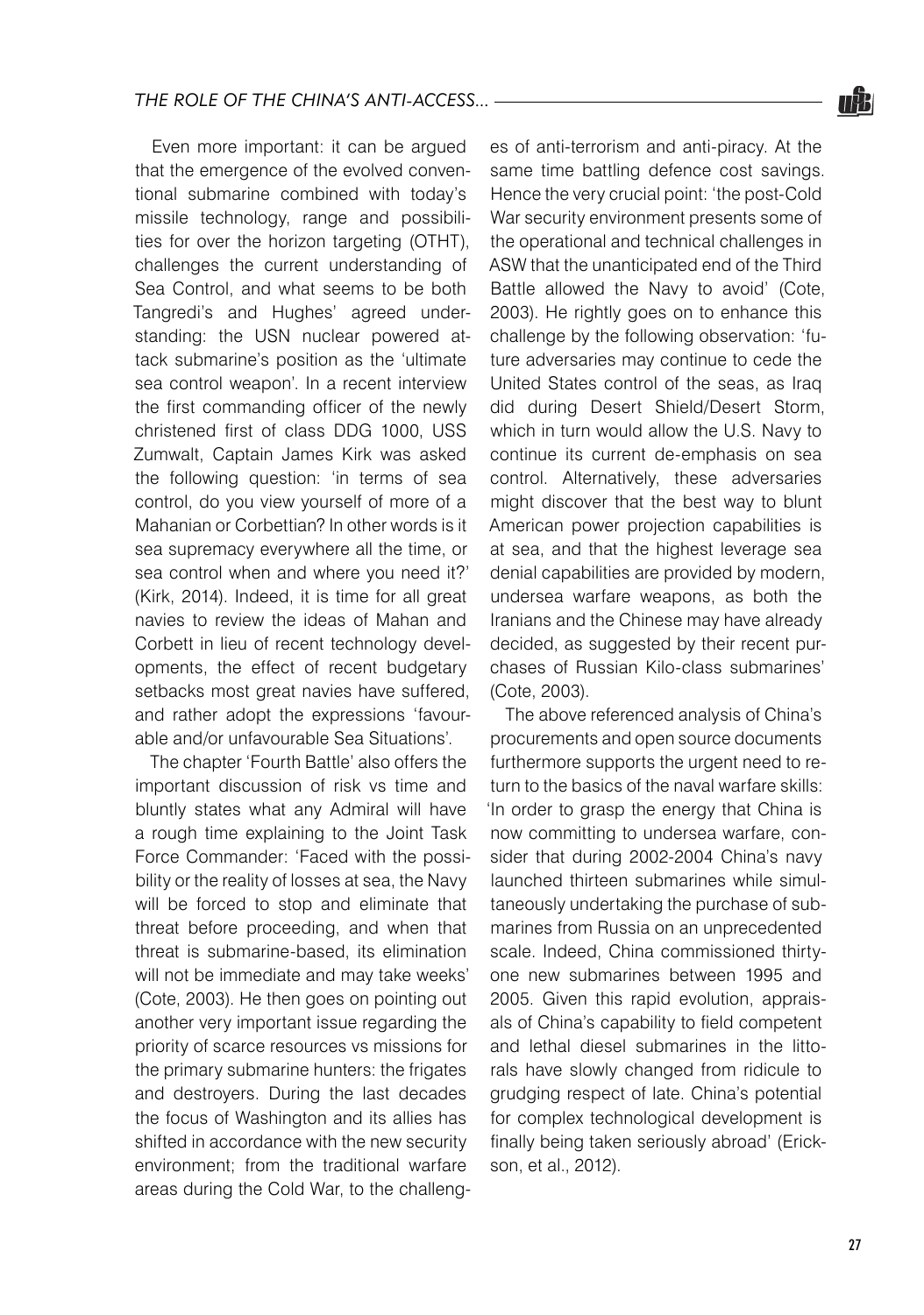## Attack Effectively First

The combination of the above mentioned factors should precipitate Washington and its allies to carefully examine their posture in the Indo-Pacific region for two reasons, which unfortunately contradict each other and present a challenging dilemma. Firstly, in order to keep the upper hand in ASW, and all warfare areas for that matter, one needs a high degree of presence in the area in order to establish situational awareness and the pattern of life. One needs to be thoroughly familiar with the local oceanographic and bathymetric conditions. Moreover frequent ASW patrols and exercises will have a deterrent function and 'Deterrence is planning for war in order to keep the peace. The first role of counter-anti-access planning is deterrence' (Tangredi, 2013, p. 161)

However frequent patrolling and increased presence might be regarded as escalating and might alienate and demonise China away from becoming the strategic security partner in the region, and even worse provoke China to attack effectively first. USN retired Captain Wayne P. Hughes, author of the book 'Fleet Tactics and Coastal Combat' a book referred to also by Tangredi, offers the following wisdom, deemed to be true since the age of the sail and the tactical theme running through the book: 'the great naval maxim of tactics, Attack Effectively First, should be thought of as more than the principle of the offensive; it should be considered the very essence of tactical action for success in naval combat' (Hughes, 2000, p. 40).

Pax Proctor Vim (Peace Through Power) is the previously mentioned newly launched USN destroyer Zumwalt's official motto. In the above mentioned interview, Naval War College Professor Jim Holmes and author of CNO-PRP book Red Star Over the Pacific asks, 'What contingencies would justify risking a \$4-billion-plus warship in battle?' This is an interesting question relevant also for carrier groups: 'They arguably have not been tested in the missile age. Since World War II, the closest any carrier has come to high-intensity conflict where it faced a real threat of damage or sinking was during the 1982 Falklands War, when Exocet missiles disabled and later sank the destroyer HMS Sheffield and the containership SS Atlantic Conveyor. The British task force commander, Admiral Sandy Woodward, later acknowledged that had the carriers HMS Hermes or Invincible suffered a similar fate, the United Kingdom would have withdrawn them and likely lost the war' and 'In 1982, asked during a Senate hearing how long U.S. aircraft carriers would survive in a major war against Soviet forces, Admiral Hyman Rickover famously replied, "About two days". These facts are not lost on Chinese strategists' (Erickson, et al., 2012). From this we can derive that in order to achieve deterrence, or 'Peace through Power' you might have to put high value assets in harm's way, and risk a high number of casualties for a contingency of less strategic value to the nation than you anticipated.

### Indo-Pacific: what future equilibrium?

Summing up, the PRC's A2/AD systems can challenge the US' hegemony in the Indo-Pacific and limit its power projection capability. Nevertheless, looking at the situation from the PRC side, A2/AD systems are means to defend its national energy supply interests. In more general terms, the US-PRC relation in the Indo-Pacific can be seen as a 'mutual security dilemma', where each contender is contemporarily challenger and challenged. However, looking at history, the PRC has much more arguments to be distrustful, as the experiences of the Opium Wars in the nineteenth century and the Nanking massacre in 1937 during the Japanese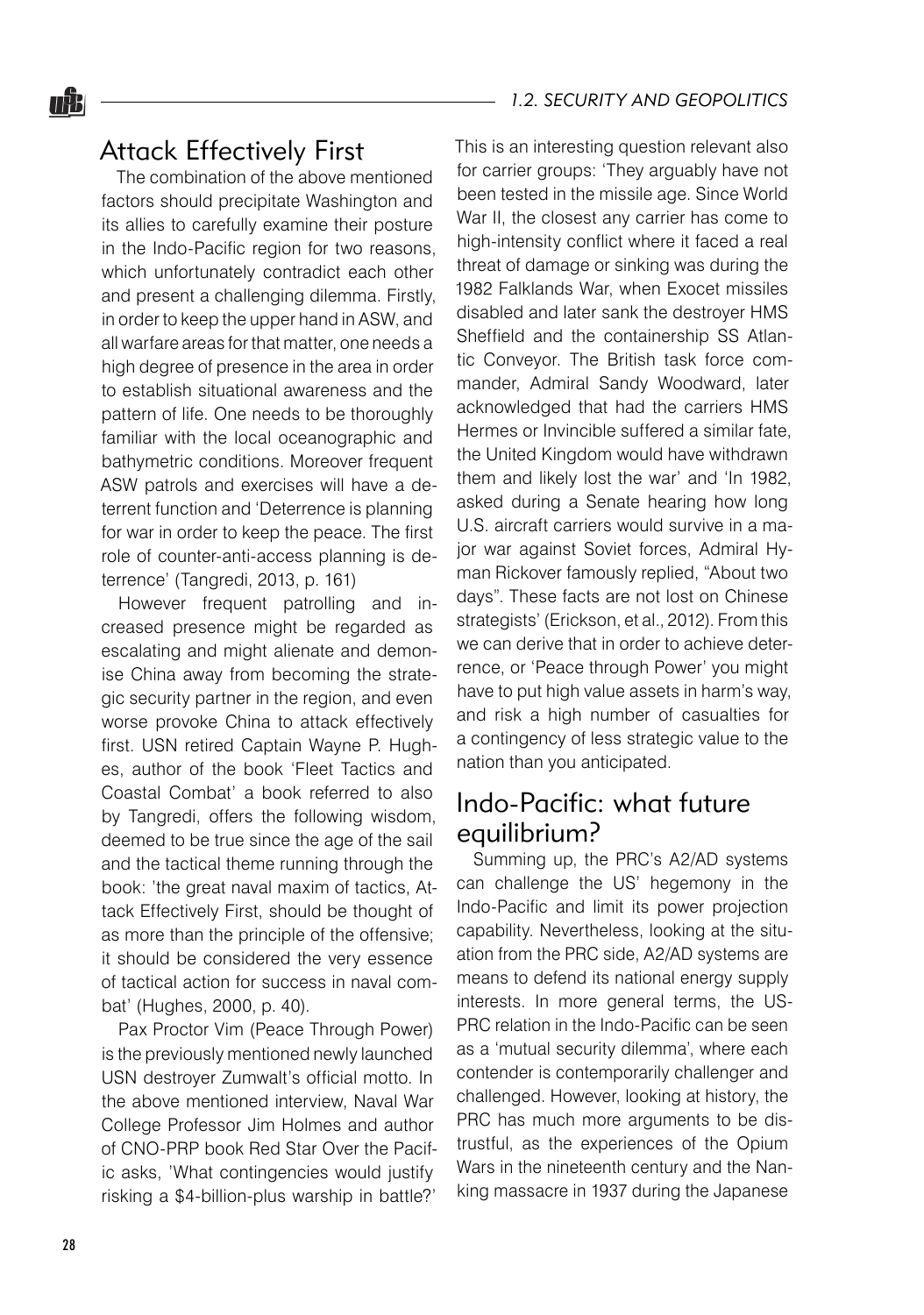occupation demonstrate. Regarding the ASB concept, it can be a valid solution to mitigate to some extent the efficacy of PRC's A2/AD systems in the short term and enable the US to buy time. Nevertheless, ASB is far from being a 'silver bullet' and in a long term perspective, when the PRC's and the US' Defence budgets eventually become comparable and technology evolution present innovative solutions (especially in the space and cyber warfare domains), the outcome of the competition will ultimately show a different power balance. On the other side, the US has been able to build up solid bedrock of alliances, trust, and relationship in the region over the last century. That should be sufficient to grant its hegemony in the Indo-Pacific for many years to come. However, also the PRC is pursuing its own policy to build alliances, with the aim to acquire strategic outposts on the way to energy resources, while eroding US' consensus.

In fact, the race between the US and the PRC is going to continue. Ultimately, a protracted containment of the PRC could eventually drive to a conflict situation (as it happened between the UK and the Imperial Germany during the Great War), where both contenders risk to lose a lot. Moreover, also in the case of an US and its Allies' success, the aftermath could be so negative to change the regional equilibrium anyway. Additionally, globalization binds so tightly the economies of the countries that a conflict will be extremely devastating for everybody, what Dobbins refers as 'Mutual assured economic destruction' (2012 p. 19). Conversely, Beijing's "salami slicing" strategy is considered much more insidious in the long term, as it can ultimately alter the US alliances' equilibrium and drive some other countries on the PRC' side. Nothing at the moment is indicating a shift in that direction. Nevertheless, the risk associated to a 'bandwagoning' with the PRC could

seriously jeopardize the entire Indo-Pacific security equilibrium.

The US and its Allies should avoid any possible friction with Beijing and enhance their cohesion, possibly pursuing a parallel dialog with the Chinese counterpart and taking into consideration the PRC's security issues. In any case, the PRC's military weight is going to rise and cannot be ignored. Moreover, the US and the Allies are still facing a long period of economic crisis. Therefore, in the long term, they will not be able to afford the luxury to impose unilaterally their will on Beijing doorstep. Today the US has the means to maintain its hegemony position in the Indo-Pacific. However, Washington should also be far-sighted enough to appraise when is the moment to concede something in order not to lose more, as it happened to the UK maritime power after the Great War. On the contrary, the experience of the UK policy applied during decolonisation after World War Two is a good example of wise and pragmatic policy, which allowed London to enjoy a privileged relationship with its former dominions, while maintaining a considerable share of power in the international arena.

Will China have the temerity to challenge the United States directly in these highly specialized domains of warfare? And when will they be ready to do so? To answer these questions it would require a study of classified material, and therefore it remains outside the scope of this work. But by the time they are ready, the USN and its allies will need to have come up with a completely revamped ASW and AAW posture

Any state with a minimum of armed forces and the ability to go to sea with a small fleet, able to swarm the Air Defence system and thereby saturating it can challenge the most advanced opponent. Furthermore one unlocated submarine may also threaten a carrier battle group.

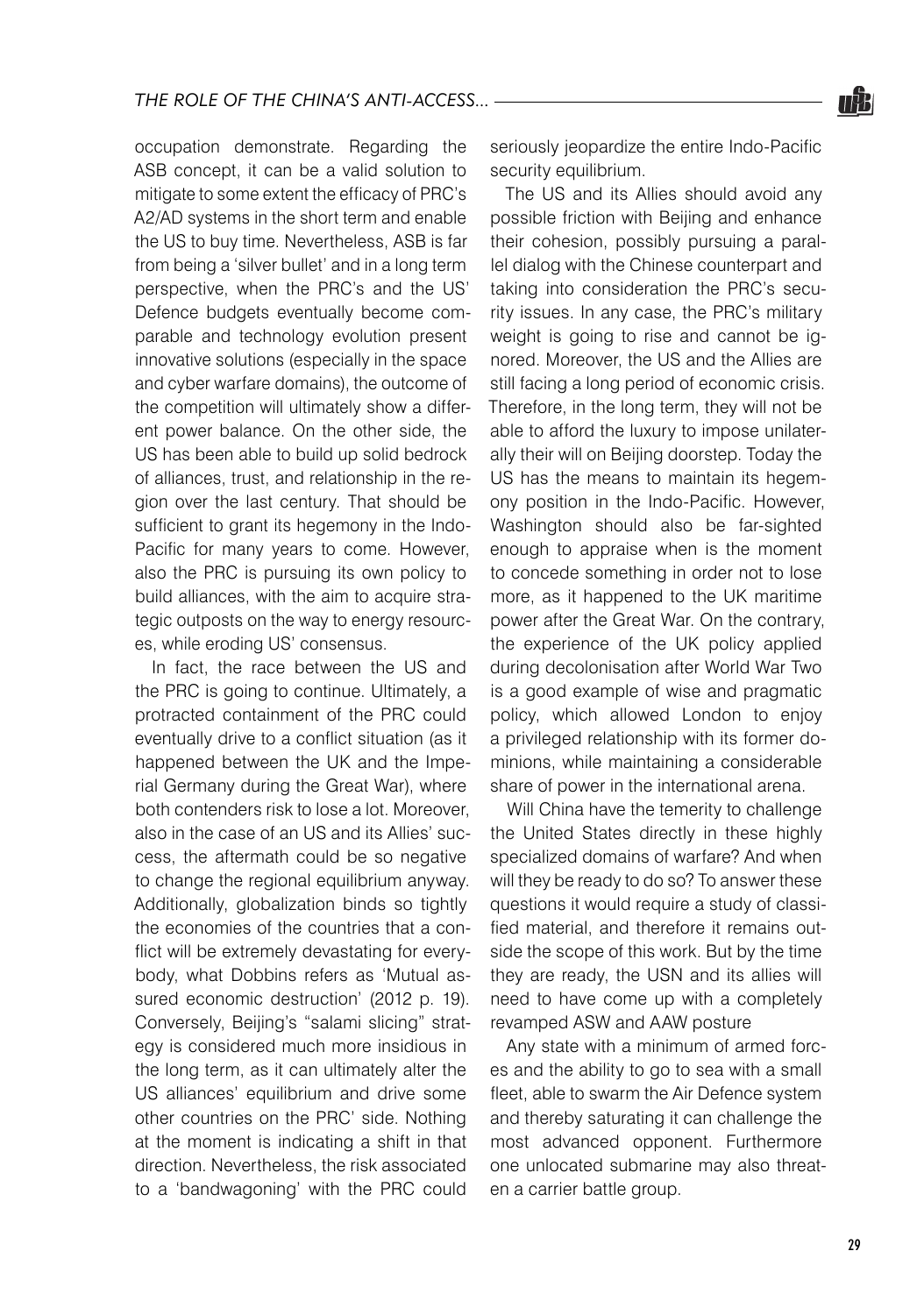Therefor Washington and partners would be well advised to: 1. refocus scarce budgetary resources within both training and development toward traditional warfighting capabilities, especially ASW and AAW for missile defence; 2. develop redundancy for satellite-based communications and sensors, computer networks, and weapon systems dependant thereof such as precision

Annex (Maps and diagrams)

<u>nâa</u>

guided munitions and missiles. 3. share and increase the patrolling and surveillance activities of the area in such a manner as to collect the highest possible amount of data with the lowest possible footprint/posture.

If the USN with allies are still ahead at the acoustic and bathymetric game; that might just be the chink in the armour of the fort which the ship can exploit.



Figure 2. The "First and Second Island Chains" (Van Tol, et al., 2010)

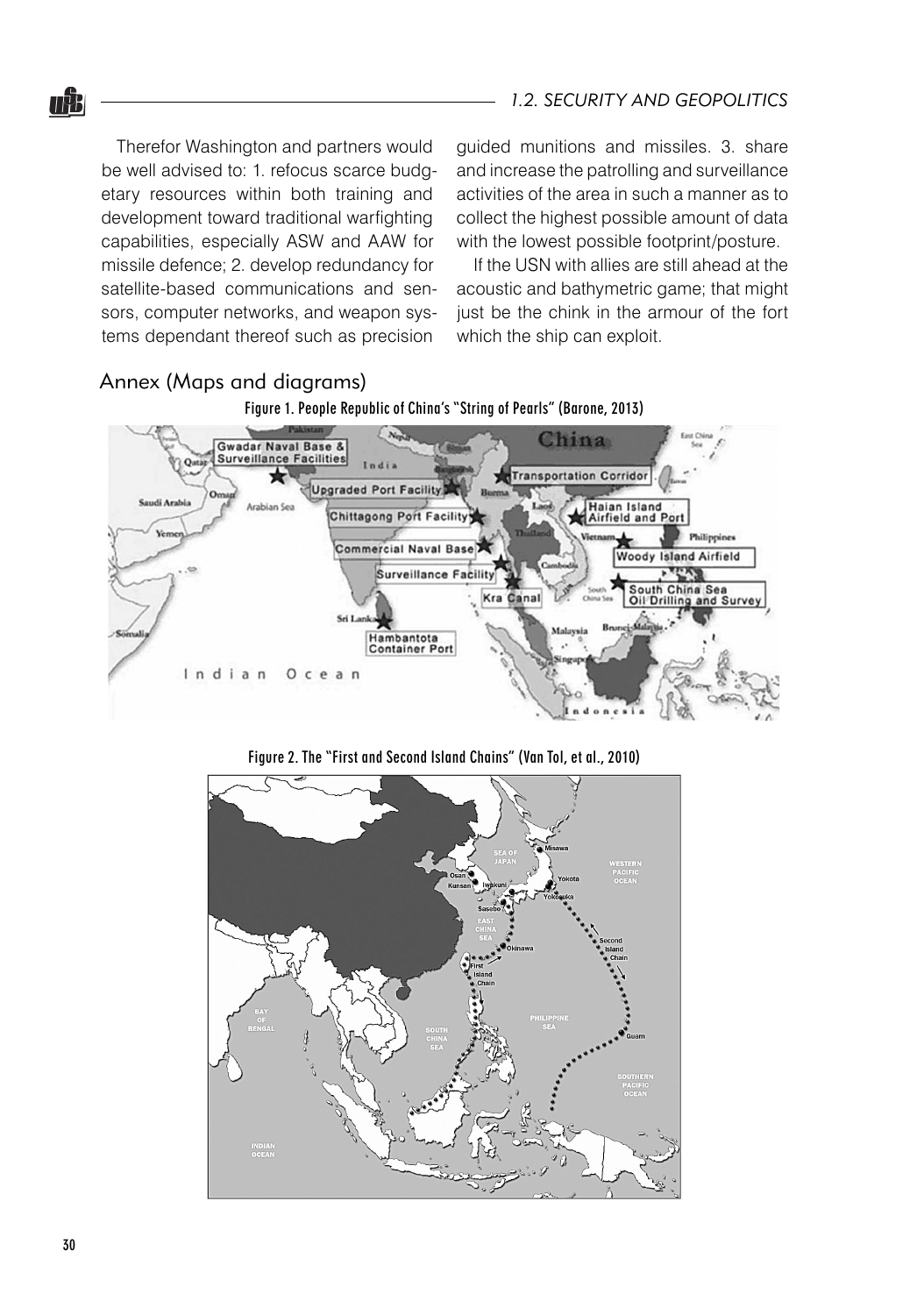

Figure 3. The US bases in the Pacific Region (Chang, 2013)

Figure 4. Components of ASB's conceptual design "NIA/D3" (US Department of Defence – Air-Sea Battle Office, 2013 p. 5)

Networked: C2 of Cross-Domain Operations; Enable JFC Control **Integrated:** Air, Naval & Land Capabilities Tailored to Missions or Operations Attack-in-Depth: Project Forces Through Denied Space Zones

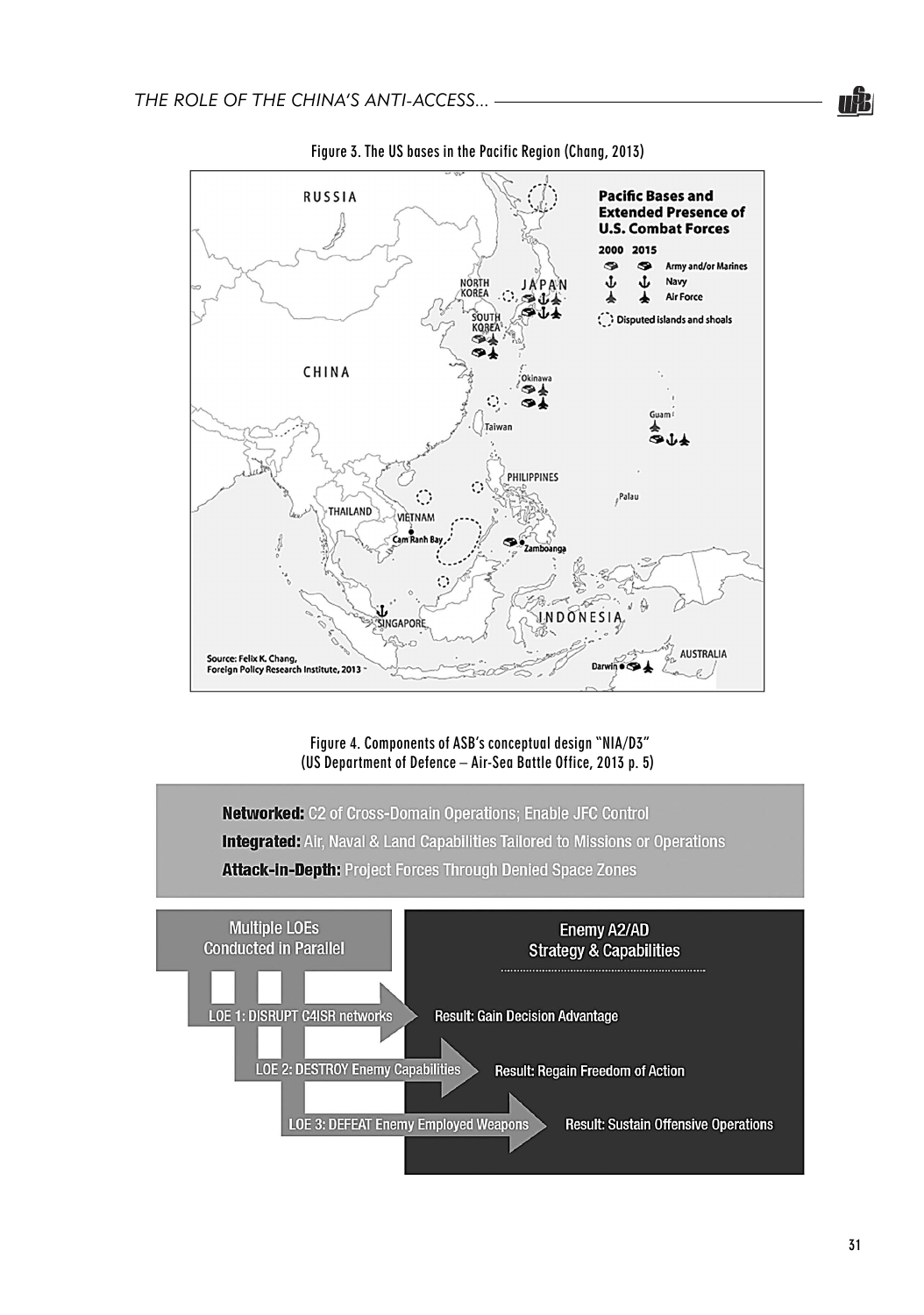### References

nŜ.

- Barone, Marco Giulio, 2013, International Security Observer. Gwadar port:the latest of the chinese pearls. [Online] 28 May 2013. [Cited: 20 April 2014] http:// securityobserver.org/gwadar-port-thelatest-of-the-chinese-pearls/.
- Baruah, Darshana M., 2014, South China Sea: Beijing's 'Salami Slicing' Strategy. RSIS Commentaries. [Online] 21 March 2014. [Cited: 21 March 2014] http://www. rsis.edu.sg/publications/Perspective/ RSIS0392014.pdf.
- Bitzinger, Richard A., 2014, The Challenge of Strategic Ambiguity in Asia. RSIS Commentaries. [Online] 13 March 2014. [Cited: 16 March 2014.] http://www. rsis.edu.sg/publications/Perspective/ RSIS0482014.pdf.
- Chang, Felix K., 2013, Sideways: America's Pivot and its Military Bases in the Asia-Pacific. Foreign Policy Research Institute. [Online] April 2013. [Cited: 21 April 2014] http://www.fpri.org/articles/2013/04/sideways-americas-pivotand-its-military-bases-asia-pacific.
- Cheng, Dean, 2013, Countering China's A2/AD Challenge. The National Interest. [Online] 20 September 2013. [Cited: 24 November 2013] http://nationalinterest.org/commentary/counteringchina%E2%80%99s-a2-ad-challenge-9099.
- Cote, Owen R., 2003, The Third Battle: Innovation in the U.S. Navy's Silent Cold War Struggle with Soviet Submarines. Newport: Naval War College, Newport Papers, 2003. Newport Paper 16.
- Dobbins, James, 2012, War with China. Survival: Global Politics and Strategy. August-September 2012, pp. 7-24.
- Erickson, Andrew S. and Goldstein, Lyle J., 2012, China's Future Nuclear Submarine Force. Naval War College Review 2012.
- Erickson, Andrew S., Denmark, Abraham M. and Collins, Gabriel, 2012, Beijing's 'Starter Carrier' and future steps. Alternatives and implications. Naval War College Review. Winter 2012, pp. 14-54.
- Etzioni, Amitai, 2013, Who Authorized Preparations for War with China? Yale Journal of International Affairs. 2013, pp. 37-51.
- Freier, Nathan, 2012, The Emerging Anti-Access/Area-Denial Challenge. Centre for Strategic and International Studies. [Online] 17 May 2012. [Cited: 10 Mar 2014] http://csis.org/publication/emerging-anti-accessarea-denial-challenge.
- Gordon IV, John and Matsumura, John. 2013. The Army's role in overcoming Anti-Access and Area Denial challenges. www.rand.org. [Online] 2013. [Cited: 24 Nov 2013] http://www.rand.org/pubs/research\_reports/<sub>RR229.html#abstract.</sub>
- Haddick, Robert. 2012, China's 'Salami-Slicing' Asia Strategy. Foreign Policy. [Online] 3 August 2012, [Cited: 21 March] 2014] http://www.foreignpolicy.com/articles/2012/08/03/salami\_slicing\_in\_the south china sea.
- Hendrix, Henry J., 2013, At What Cost a Carrier? Disruptive Defence Paper. March 2013.
- Hughes, Wayne P., 2000, Fleet Tactics and Coastal Combat. s.l.: Naval Institute Press, 2000.
- Johnson, Col.l Kenneth D., 2009, China's Strategic Culture. U.S. Army War College - Strategic Studies Institute . [Online] June 2009. [Cited: 24 February 2014] http:// www.strategicstudiesinstitute.army.mil/ pdffiles/pub924.pdf.
- Kemburi, Kalyan M., 2014, High-Speed Cruise Missiles in Asia: Evolution or Revolution in Fire Power? RSIS Commentaries. [Online] 4 March 2014. [Cited: 10 March 2014] http://www.rsis.edu.sg/publications/Perspective/RSIS0442014.pdf.
- Kirk, Captain James, 2014, Zumwalt Commander Capt James Kirk. s.l.: USNI NEWS website, 31 March 2014.
- Krepinevich, Andrew F., 2010, Why AirSea Battle? Center for Strategic and Budgetary Assessments. [Online] 19 February 2010. [Cited: 28 March 2014] http://www. csbaonline.org/publications/2010/02/ why-airsea-battle/.